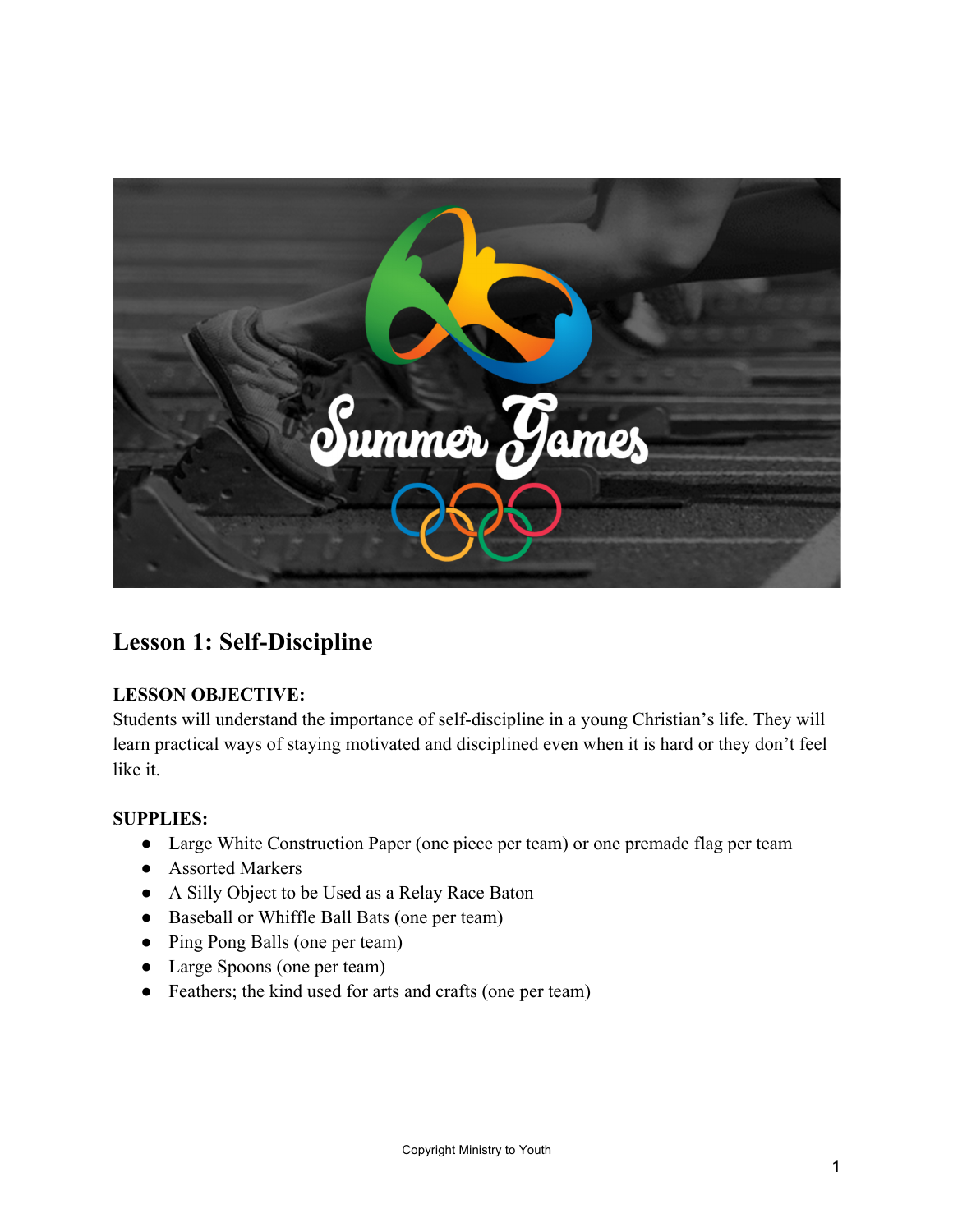## **OPENING ACTIVITY: The Opening Ceremonies**

Divide students evenly into teams (ideally, each team should have at least five members). Give each team a large piece of white construction paper and markers. Allow teams about ten minutes to come up with a name for their team, a team cheer, and a design for their team flag. When students are finished, have a "Parade of Nations" where teams march together into the game area like the beginning of the Olympic Games. Have each team state their name and perform their cheer. Have a judge choose a first, second, and third place team based on their cheers and give prizes (candy) accordingly.

*Time-Saving Tip: If you don't want to spend so much time on this activity, you can purchase a variety of flags to give to the teams. Then, they are only taking a few minutes to create a cheer.*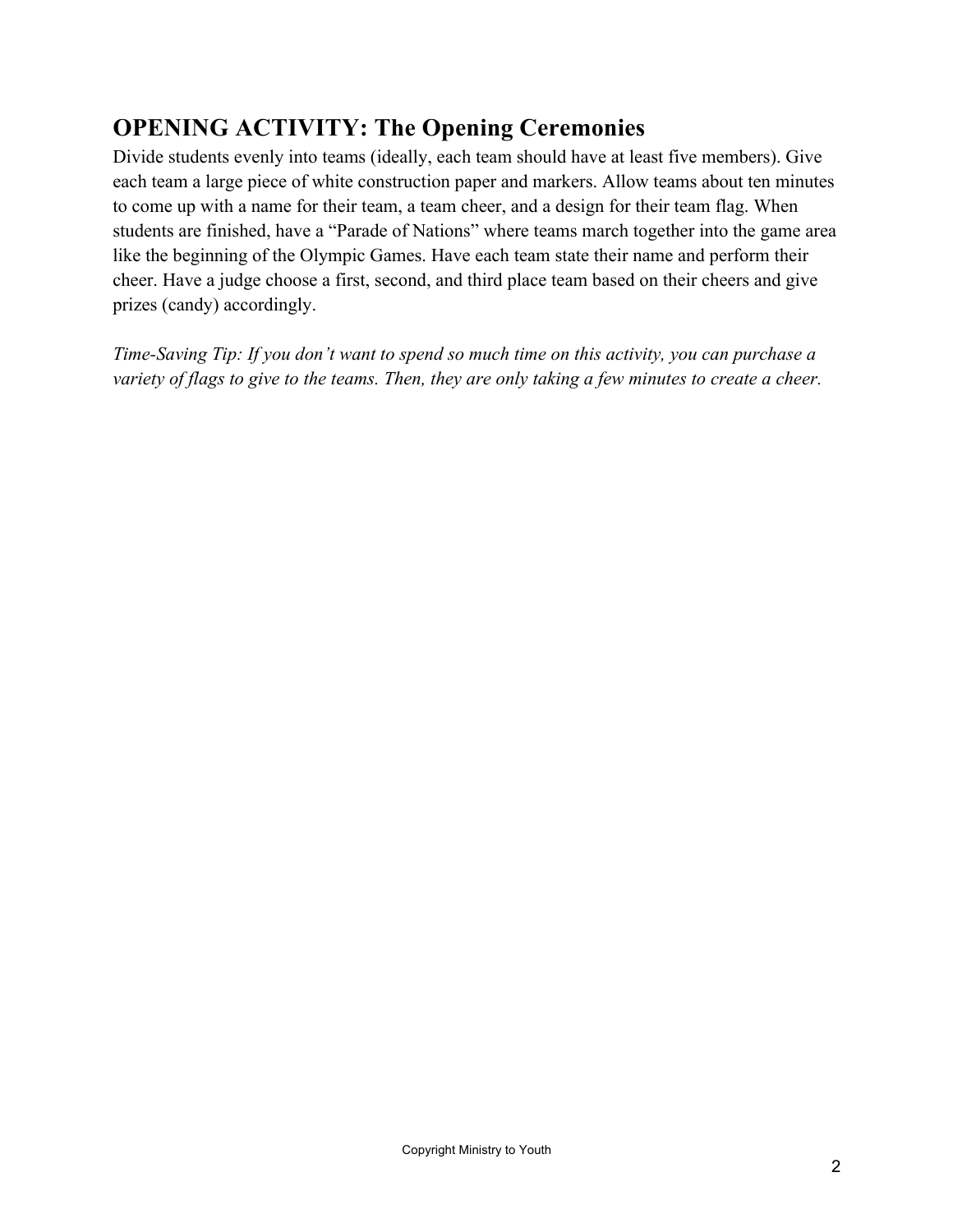## **OPENING GAME: The Pentathlon**

This is a silly relay race in which each team will complete in a series of individual tasks relay race style. These events should be set up in a line so that the finish line for one event is the start of the next. Each team assigns one member to complete each task; this member stands at the start line for their event and waits for their turn. The first team to complete all of the tasks and get their baton (use something silly for the baton, a soup ladle of a feather boa) across the finish line is the winner. The tasks are:

● Bat-Spin Run

Place one baseball bat at the start line for each team. On go each team's participant stands the bat up on its fat end and puts their forehead to the knob at the other end. With baton in hand, players will spin around the bat ten times then attempt to run to the first finish line (about 30 feet away) where their teammate is waiting for them. When they reach the line, they pass the baton to the next player.

● Ping Pong Ball Carry

When this player receives the baton, they put a ping pong ball in a spoon, then put the spoon handle in their mouth. They may not touch the ball or the spoon with their hands and must run to their finish line (about 30 feet away) without dropping the ball. If they drop the ball, they must go back to their starting line and begin again. When they cross the finish line, they pass the baton to the next player.

● Floating Feather Run

When this student receives the baton, they take their feather and blow it up into the air using their mouth. They must keep their feather in the air using only their breath as they walk/run to the finish line (about 30 feet away). If their feather falls to the ground, they must go back to the start. When they cross the finish line, they pass the baton to the next player.

● Crab Walk

When this player receives the baton, they must crab walk to the finish line. When they cross the finish line, they pass the baton to the next player. You can make this leg longer than the others since it is relatively easy.

• Somersault

When this person receives the baton, they must do a series of somersaults to the finish line. The first team whose player crosses the finish line wins the Pentathlon Relay.

When the relay is over, hold a brief "medal ceremony" to give prizes to the winning team.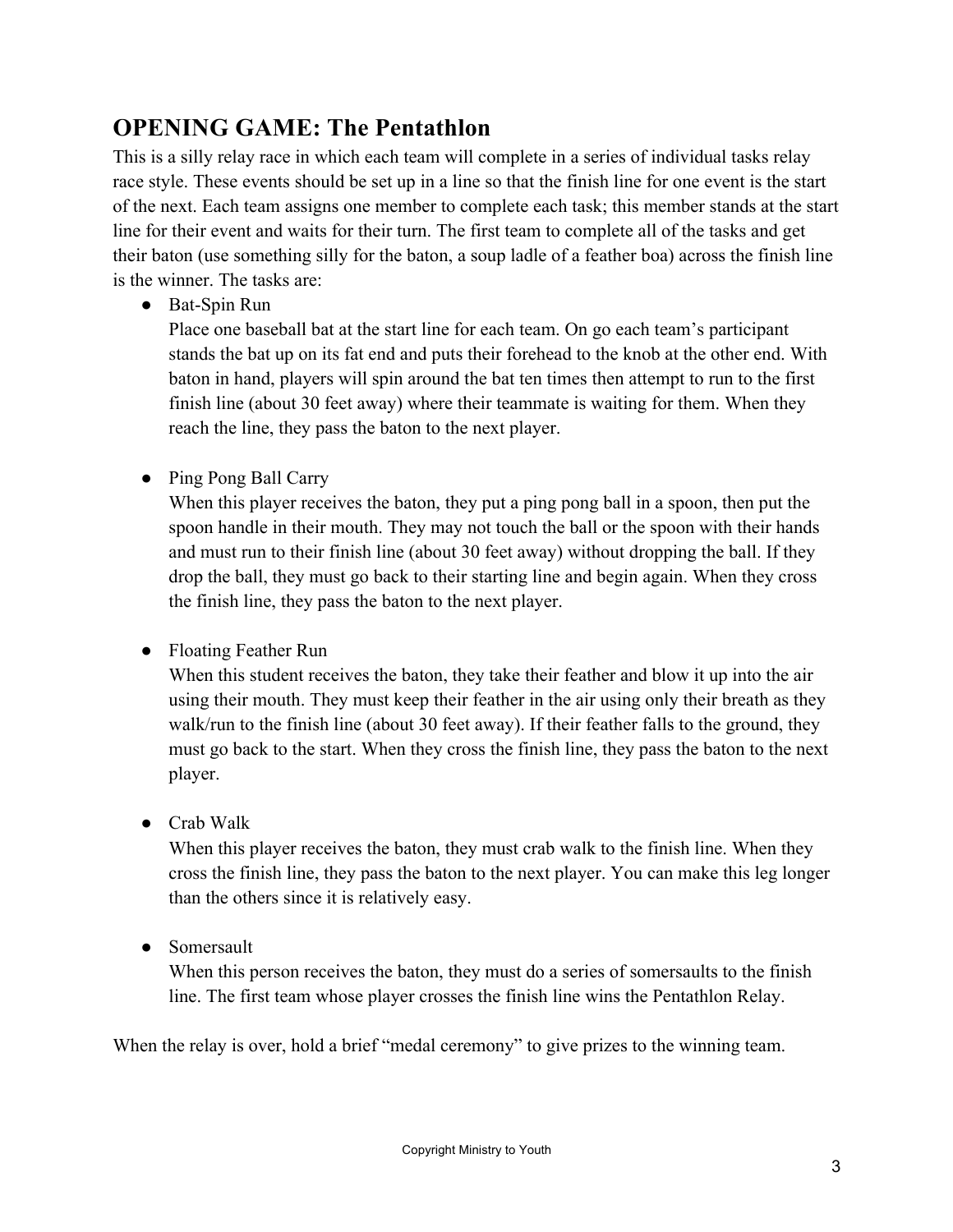# **TEACH**

The thrill of victory! The agony of defeat!

*Watch this video compilation of sports bloopers:* https://www.youtube.com/watch?v=PrsTiR5bjdA

*And then watch this video compilation of sports highlights:* https://www.youtube.com/watch?v=79bCw78h1pU

What is the difference between the athletes in the first video and the ones in the second? Is it possible to "blooper-proof" your athletic performance? What does it take to do so?

Whether we are a serious athlete or have the athleticism of a Pop Tart, whether we are a die hard fan or couldn't care less, it's difficult to deny the importance of sports in our society. We have a way of turning everything into a competition. (Just think back to our opening games.) We all seem to have an inborn desire to compete, no matter how serious or silly the game might be.

Through the course of this four-week series, we will see what we can learn from the world of athletics that can be applied to our own faith journeys. The apostle Paul, in a recurring theme throughout many of his letters, compares being a Christian to being an athlete. He compares the Christian life to being a runner in a race and a boxer in a fight, just to mention a few. So let's begin by looking at what it takes to be an athlete.

*Ask the following questions. Write down student responses on a whiteboard in the front of the room. Ask follow-up questions when appropriate.*

- What does it take to be an athlete?
- What does it take to be a GREAT athlete? What separates the good from the great?
- How much time does an athlete need to devote to their sport to be good at it?
- What might an athlete need to give up/stay away from to be good at their sport?

A lot of young people want to be athletes. They want the uniform. They want to hear their name announced as part of the starting line-up. They dream of making the game-winning goal and hoisting the championship trophy over their heads while being cheered by an adoring crowd. But not everyone is willing to put in the effort and hard work it takes to get to that championship game. We want an easy fix, a cheat code so to speak. But it takes a lot more than daydreams and fantasies and cheat codes to get to that level of performance.

In order to be truly great at a sport, it takes a lot of time and - most importantly - self-discipline. Some sports experts say it takes ten thousand hours of disciplined training in order to master a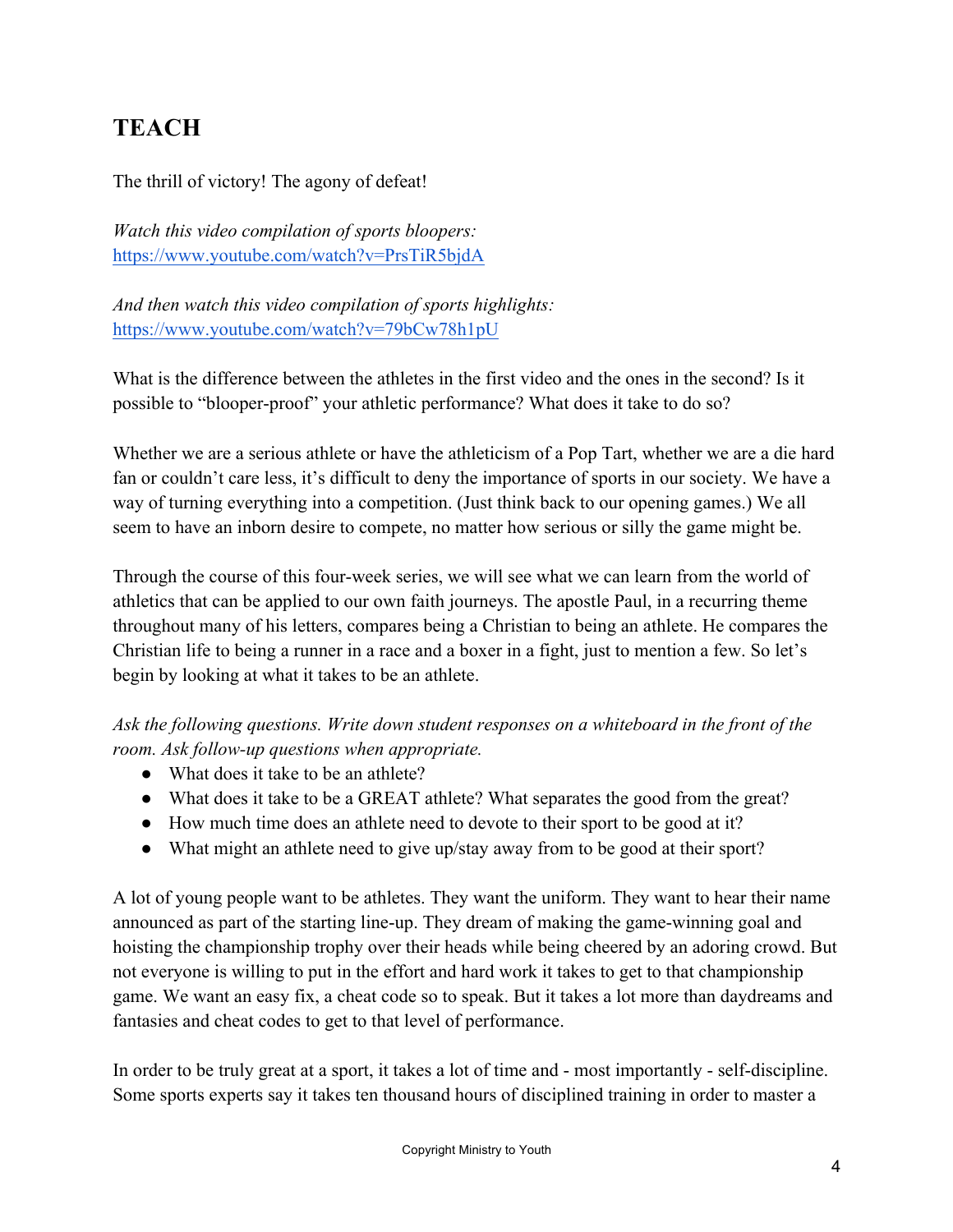particular sport and be ready to compete at a professional level. Ten thousand hours! That is the equivalent of working out for eight hours a day for 1,250 days. That is eight hours a day, seven days a week, for nearly 3.5 years. That's 3.5 years of running laps, shooting free throws, or taking batting practice. That is serious dedication and discipline! It's no wonder that very few athletes are able to compete at such an elite level.

But being a great athlete is not just about spending all that time training and conditioning. It's also about self-denial and self-discipline. There are a lot of things an athlete must be willing to give up if they want to be great. They have to put their goals of athletic scholarships or Olympic medals or championship trophies above the temporary pleasures of life. Athletes have to watch what they eat. They might have to say no to desserts and fast food and have an extra serving of vegetables instead. They have to be sure to get a good night's sleep every night, which might mean no late night Netflix binges or lengthy video game missions. They often have to say no to going out with friends or other fun activities and instead hit the gym or the track. Being a top-tier athlete means serious dedication and, sometimes, serious sacrifice.

It's all a matter of priorities. It's a matter of making time for what is most important to you, putting those goals of greatness ahead of temporary pleasure. If something - like playing a sport or getting good grades in school - is really important to you, then you will make the time and make the sacrifices necessary to do it well. You'll choose an early morning workout instead of sleeping in on the weekend or you'll choose homework and studying instead of binge-watching television or liking your friends' posts on Facebook. There will be time for these other things but only after the workout or homework is done. But if something is not truly important to you, you will make excuses and find lots of reasons why you can't get it done. The difference between great and mediocre often lies in the number of excuses we make.

Now let's look at how all this talk of sports and training applies to our journey of faith. Read 1Corinthians 9: 24-27.

**Do you not know that in a race all the runners run, but only one gets the prize? Run in such a way as to get the prize. Everyone who competes in the games goes into strict training. They do it to get a crown that will not last, but we do it to get a crown that will last forever. Therefore I do not run like someone running aimlessly; I do not fight like a boxer beating the air. No, I strike a blow to my body and make it my slave so that after I have preached to others, I myself will not be disqualified for the prize.**

Before these verses, Paul talks about some of the freedoms he enjoys in Christ. The freedoms he talks about (fellowship with Gentiles and eating meat sacrificed to idols) are different than freedoms we might think of today. But the point is that because of Christ's death and resurrection, we - like Paul - are no longer bound by a long list of do's and don'ts. The Christian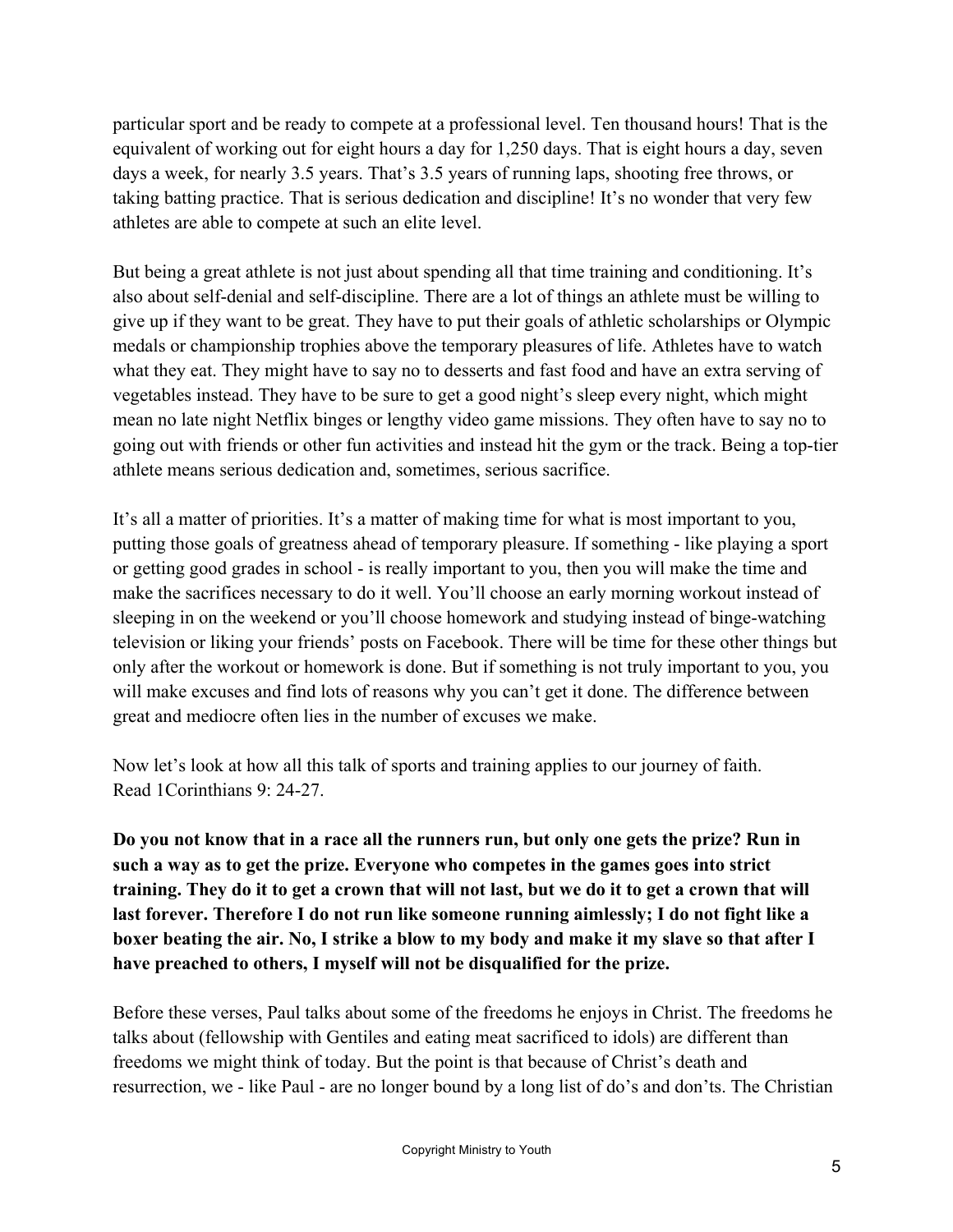life is not about restrictions and rules; it is about freedom and relationship with our maker. We are free to do pretty much whatever we want.

BUT… Paul says that we shouldn't abuse that freedom. Instead, we ought to discipline ourselves like an athlete in training. But what's the difference? Isn't self-discipline the same as following a bunch of rules?

On the surface, the two may look the same, but the difference lies in the motivation. Simply following the rules - some call this legalism - is motivated by fear. We're afraid of getting in trouble. We're afraid that God might get mad at us, that we might fall out of God's favor. But on the other hand, self-discipline comes from an understanding that we have higher goals. There is a higher purpose to our actions. We give up mediocre things in favor of great things. We give up temporary pleasures so that we might gain an eternal prize (more about that prize is in Lesson 4).

Now that we've considered the importance of self-discipline in sports, let's consider the similarities between athletics and our faith and see what we've learned that can apply to our faith.

*Ask the following questions and write down students' answers for the group to see.*

- How is the Christian life like a race? Is it more like a sprint or a marathon?
- What kind of 'training'' should a Christian do to grow in their faith?
- What does it mean to "run aimlessly" as a Christian? How do we avoid doing that?
- What sacrifices might a Christian have to make to grow in their faith?
- What is the "prize" that Paul mentions? How does this motivate us to be disciplined?

Just as an athlete must discipline himself and practice the skills necessary to compete well, so too we Christians must discipline ourselves and practice the skills necessary to live the Christian life well. These include reading our Bible, praying, meditating on God's word, fellowshipping with other believers, and serving those in need. We need to do these things daily in order to "win the prize" of a close relationship with Christ that will last into eternity. Like an athlete who sets aside time each day to train, we ought to discipline ourselves to do these things at a regular time each day.

Let's take a look at each of these things individually:

• Reading the Bible: God chose to communicate to us through His word, the Bible. It tells us how much God loves us and how we ought to show our love for Him in return. It gives us instructions and illustrations on how to live a life that is pleasing to God. If the Bible contains all that, do you think we should read it? Choose a time to read your Bible each day, maybe in the morning before school, or at night before bed. And start small; read for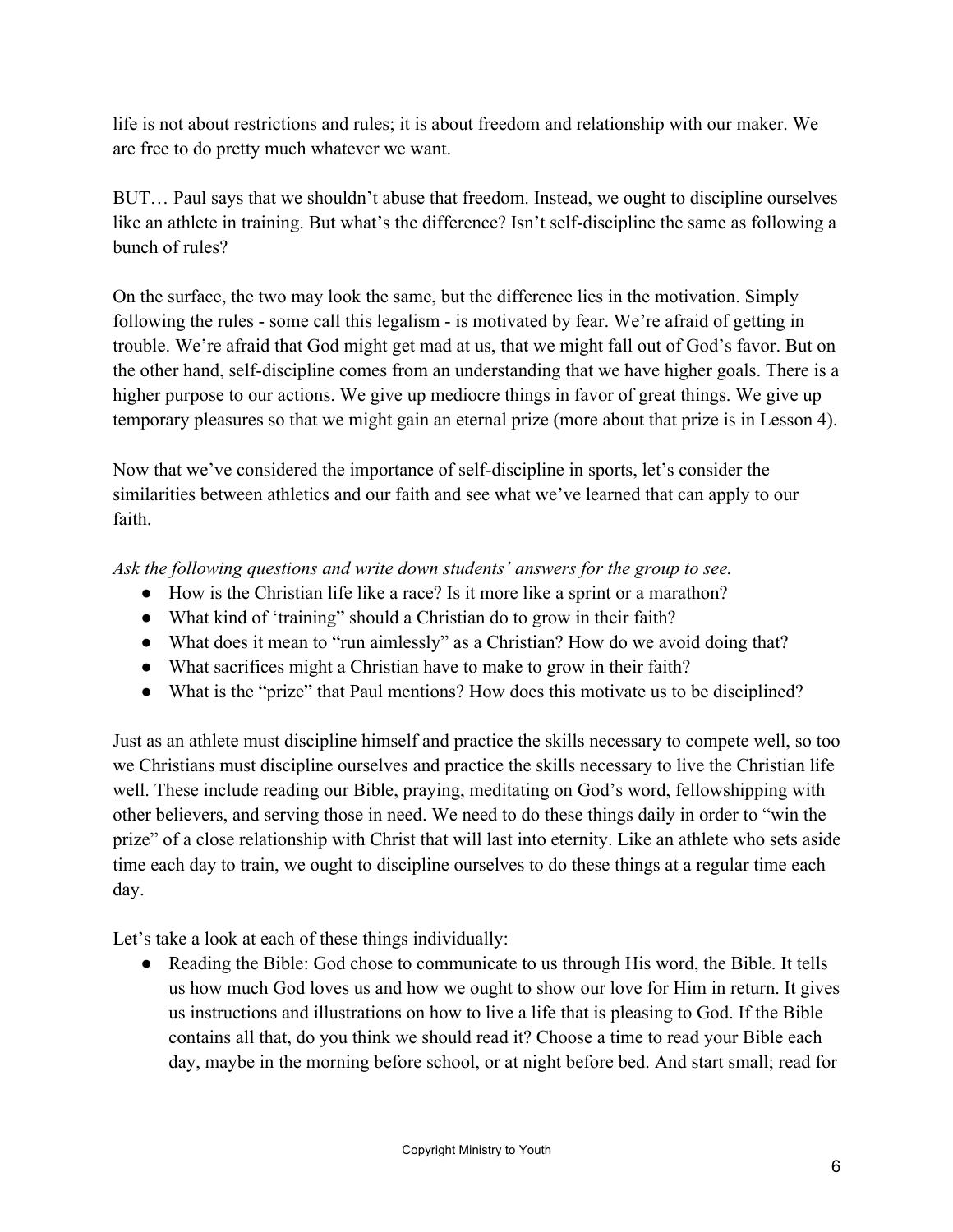five or ten minutes each day. (*Note to youth leader: some kids may not know where to begin reading. Recommend a book of the Bible that will pique their interest*.)

- Prayer: Prayer is how we talk to God. It is a way to thank Him for what He has done in your life, as well as a way to ask Him for help. Remember, like a good friend, nothing is too trivial to tell God. He wants to hear everything you have to say to Him. While it is important to pick a time each day to pray, don't limit yourself to that time. You can pray anytime and anywhere in the same way that you might text your friend throughout the day.
- Meditate on God's Word: When we talk about meditating on God's word, we're not talking about sitting in lotus position and achieving some altered state of consciousness. "Meditate" is a fancy way of saying "think about." After you read your Bible, spend time thinking about it during the day. What did the passage mean? What is God trying to tell you? Keeping a journal can be a good way to reflect and record your thoughts on God's word.
- Fellowship: We are not meant to live this life in isolation. We need each other (more on this in the next lesson). We need to make time to hang out with our Christian friends, to encourage each other, and to pray for each other.
- Service: The greatest commandment is to love God. The second greatest is to love others. In reality, we show our love for God by loving others. We love others by meeting their physical and material needs. Serving others needs to become part of our regular routines.

And like an athlete, we might need to sacrifice temporary pleasures for an eternal prize. It could mean not listening to certain music or watching certain television shows because these things fill your mind with thoughts that are not pleasing to God. It could mean hanging out with certain people less often because they are a bad influence on you. And it could mean staying home from the party that all the cool kids are going to. But remember, the prize you are racing toward is so much better!

Athletes want that medal or that trophy so badly that they are willing to give up just about anything to get it. They get rid of anything that would stand in their way. And this is for a prize that will eventually fade away and be forgotten. We, as Christians, are running after a much greater prize, one that will last forever, one that will never fade and never be forgotten. When put into this perspective, hopefully the thought of giving up things that are fun or pleasurable is a lot easier to swallow.

Sacrifice is hard, and rarely is it ever fun. But we need to remember why we make these sacrifices. It's not because God wants to take away our fun, and it's not because we should be scared of making God angry. Anything that we do and anything that we give up must be done with the right motivations. Think about all that Christ gave up for us (read Philippians 2: 5-8) and why He did that for us. He did it because He loves us and desperately wants a relationship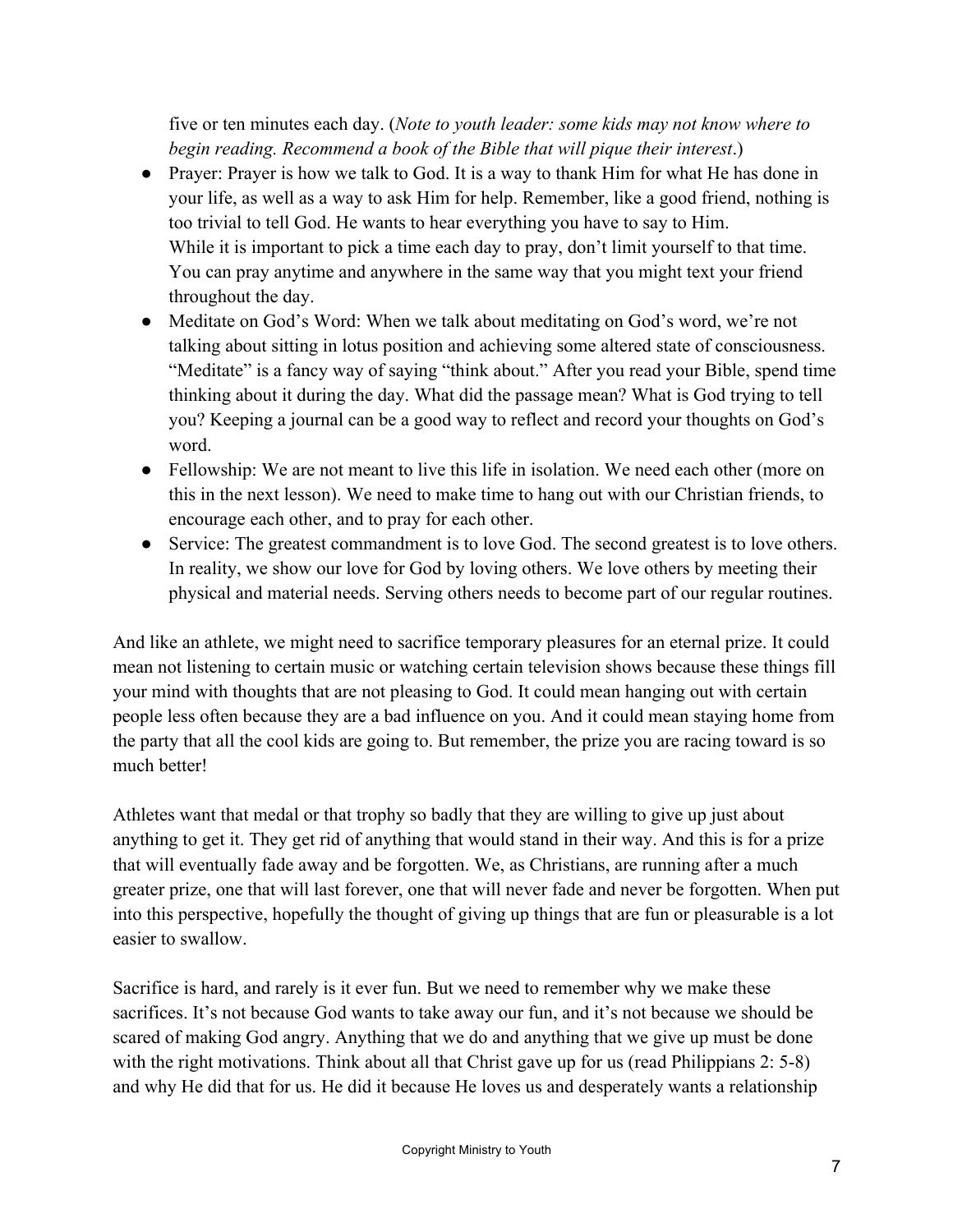with us. This is what should motivate us in living a life of sacrifice and self-discipline. When we truly understand what Christ has done for us, our natural response should be to want to live a life that pleases Him, to "run the race in such a way as to win the prize."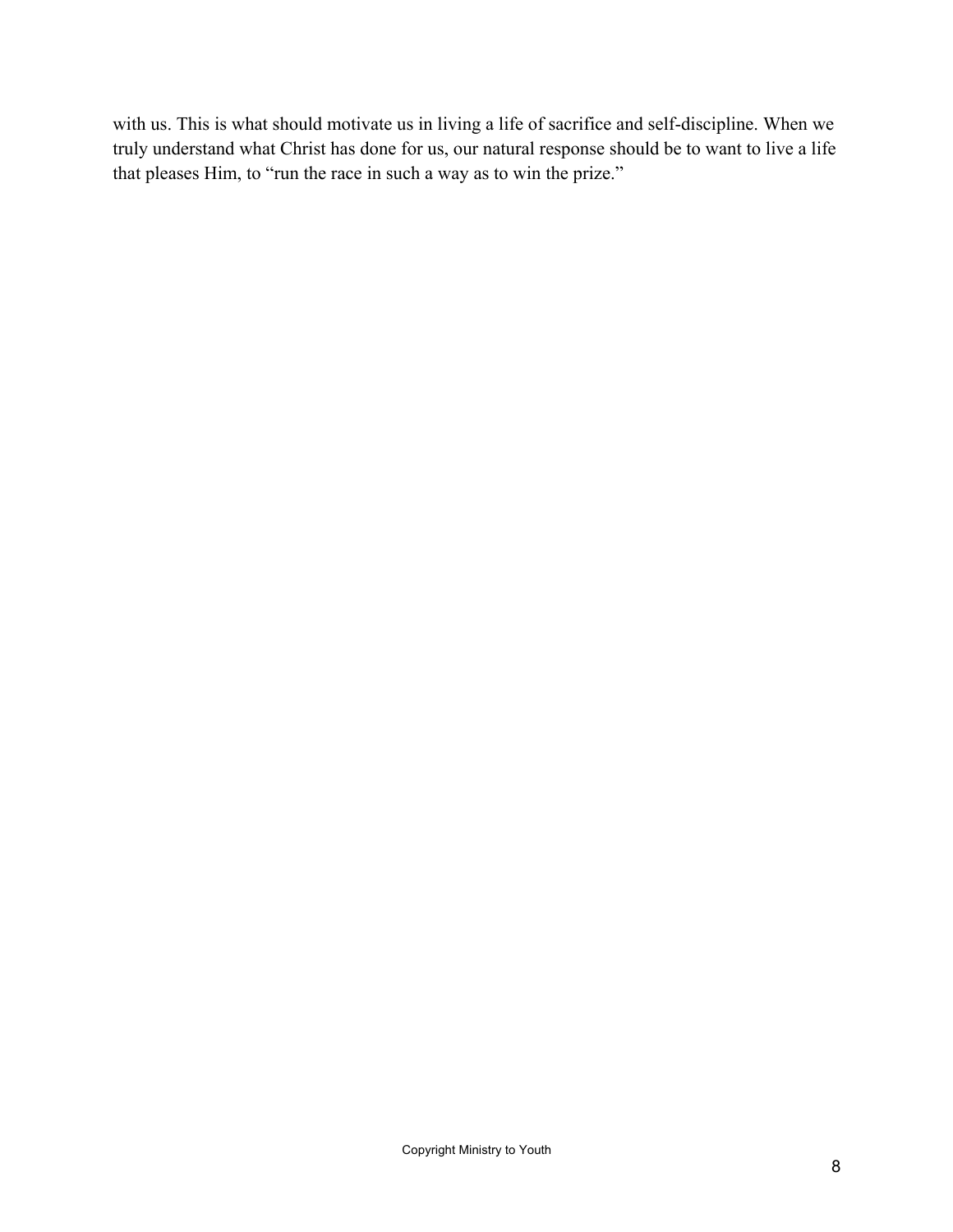## **SMALL GROUPS**

Have the students break into small groups and discuss the following questions/topics:

- 1. What Christian disciplines are you already practicing well?
- 2. What disciplines do you need to improve on?
- 3. What are ways you can improve in these areas? What times can you set aside for "training"?